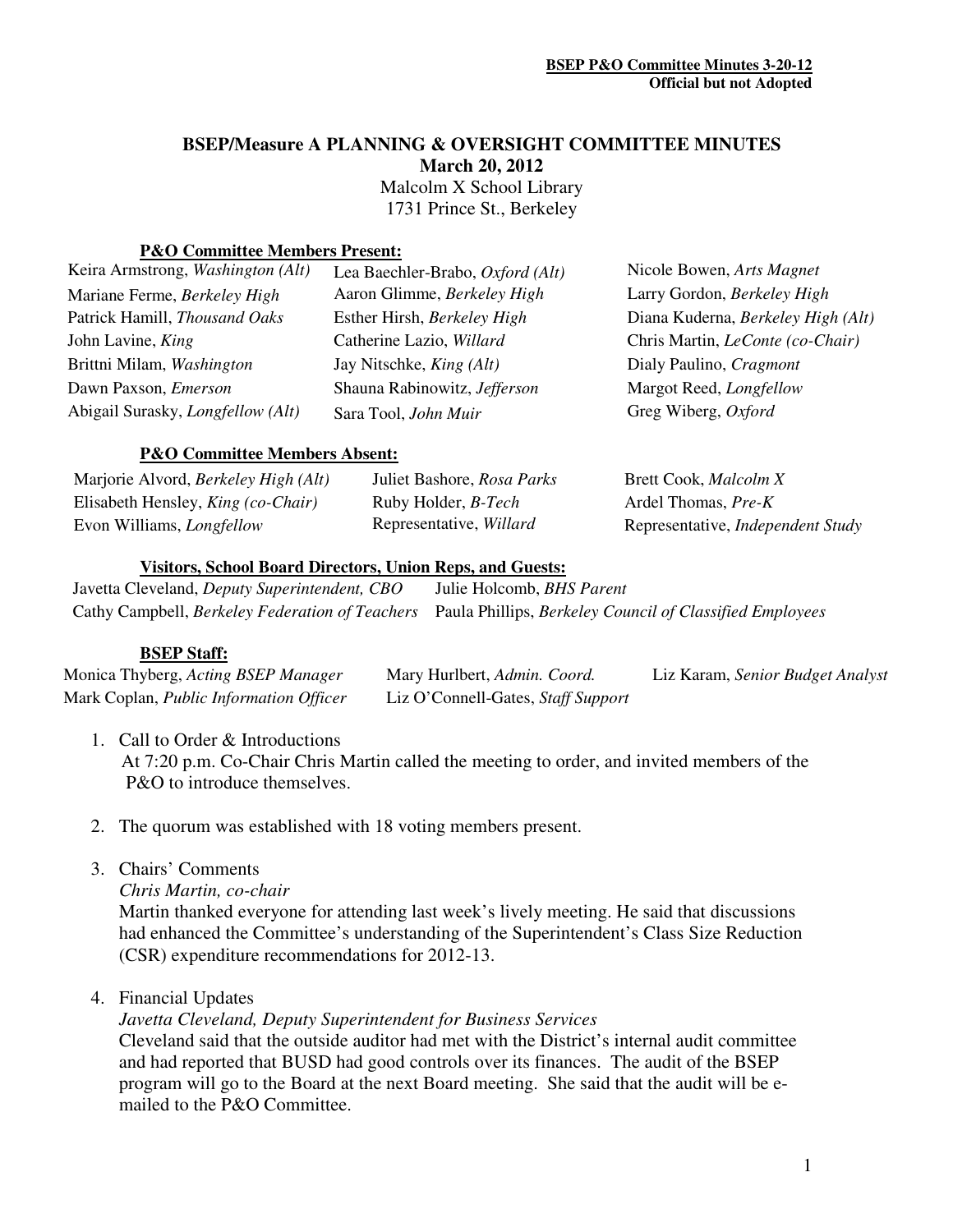Cleveland then described the District's scrupulous procedures for making expenditures, both for payroll and for goods and services, noting that all checks require two signatures. She also noted that BUSD paychecks are run through the Alameda County Office of Education.

## **Review of 2012-13 Budget Scenarios**

Cleveland distributed a handout showing: 1) how she and her staff arrived at the Budget Cut Target amount for 2012-13, 2) how this target will impact BUSD over the next two years, and 3) how they determined what budget items to recommend for cuts. She shared three scenarios for meeting the District's Budget Cut Target. She said that once the District determines cuts have to be made, she and her staff come up with a Budget Cut Target that goes to the Superintendent's Budget Advisory Committee (SBAC). She said that Committee reviews staff recommendations and decide if that want to accept or revise the Budget Cut Target recommendations.

Cleveland said that after the Governor's May Budget revision ("May Revise"), she would present its fiscal impact to the SBAC. She did not rule out a reversal of proposed cuts. She explained that going forward the SBAC will come up with its own budget cut recommendations. The Superintendent will take staff's and the SBAC's recommendations into account, and then draft his own recommendation which will go to the Board for their decision.

Cleveland noted that the governor's initiative proposed for the November ballot would have a powerful impact on the district's budget. Should the initiative fail, much deeper cuts would have to be made in 2013-14, erasing the district's reserves.

# **BSEP Manager's Comments - Review of Administrative Recommendation for BSEP Class Size Budget-2012-13**

#### *Monica Thyberg*

Thyberg manager remarked that since the last meeting she had ruminated on how to best address the discussion that came up about CSR. She said the discussion on CSR had revealed different levels of clarity on the issue and she was therefore recommending that P&O members meet in subcommittee to discuss the issues and to arrive at some consensus prior to the Superintendent's April  $10^{th}$  presentation to the P&O.

Thyberg summarized the Superintendent's recommendations which are designed to use BSEP funds to help reduce the projected deficit in the General Fund (GF) for 2012-13.

She said his first proposal, a savings to BSEP and the GF, involved refining the enrollment formula at middle schools and at Berkeley High School to account for students taking fewer than six classes and to factor in classes being paid for by sources other than the GF and BSEP.

She said that the Superintendent's second proposal involved using BSEP Program Support funds to finance a portion of ULSS teachers' costs. Thyberg said that although the Superintendent welcomed the Committee's suggestions, he wanted P&O members to know that he had carefully deliberated before making CSR recommendations that he felt were legal and in BUSD's best interest.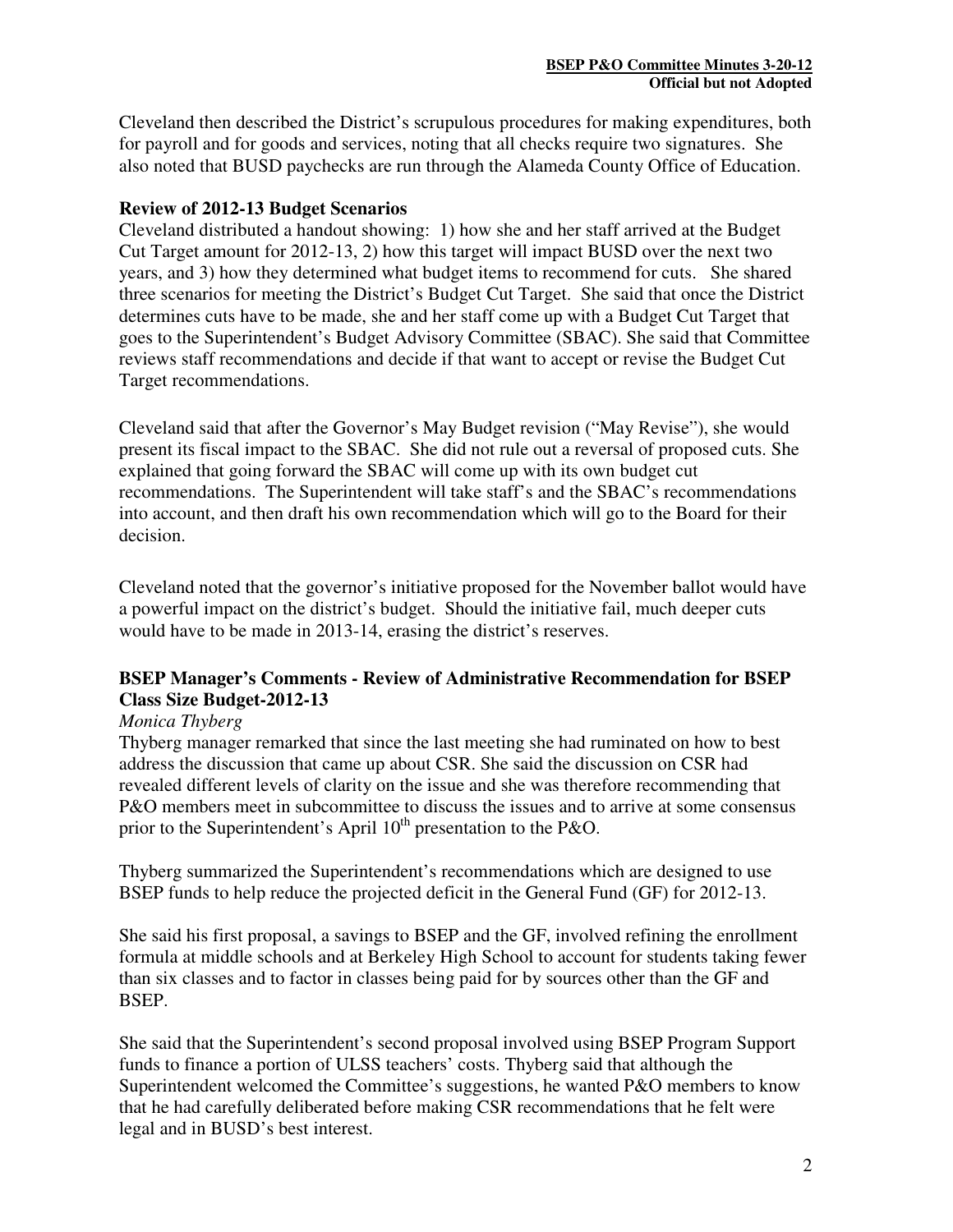## **The History of 6/5 school-site allocation formula**

Thyberg explained that the Measure was passed based on the 6/5 formula, meaning that BHS students took six periods and teachers taught five periods. She said that in reality, at the beginning of the Measure (1986) and throughout the 90's, many students were actually taking seven or eight periods, which had resulted in huge classes at BHS. Thyberg said the first attempt to address this was a mid-nineties formula which allowed 50% of the students to take a  $7<sup>th</sup>$  class. She said that the upshot was that the BSEP Measure of 1994 allowed for the funding of Expanded Course Offerings (ECO) (for students taking a  $7<sup>th</sup>$  class), just as long as monies were available. In 2001 there were insufficient funds, and no ECO classes were funded from BSEP. The current BSEP Measure of 2006 contains the 6/5 formula written into the Measure, to ensure that students taking 6 periods are covered by an adequate number of teachers. Then ECO was extra to allow for students to take an extra course in science and in other classes.

## **Regional Occupational Program (ROP)**

Thyberg explained that ROP refers to yearly contracted courses that were offered at BHS but were paid for by the county. She said that in the past, students taking ROP classes had been included when the BSEP staffing formula was run, essentially "double-staffing" those classes. The CSR recommendation would remedy that.

## **Funding ULSS from BSEP Program Support**

Thyberg said that although initially she had had reservations about the appropriateness of BSEP's funds going to finance ULSS, she had changed her mind. She explained that the ULSS program, a general education program and not a Special Education program, had started as a pilot program at Willard and had been enthusiastically received by teachers.

She explained that ULSS had ended up being applied to special education because at the time the contract was being negotiated, the District was mainstreaming Special Ed students into regular ed classrooms, and special education teachers were following special education students into the classroom. She said there were situations where some schools had special education teachers while others had none.

To facilitate the equitable distribution of ULSS services for all kids, identifying academically at-risk children whose skills need bolstering and giving them support and preventative services which allow them succeed, the program initially fell under the Special Education umbrella. Thyberg said that at one point she thought the program was for a limited number of kids but she now realizes that it is for all kids. Thyberg clarified that there were 22 ULSS teachers District-wide, that BSEP funds 50% of those at the elementary level, and the new proposal was to fund an additional 50% of the ULSS teachers at the middle school (5.5 FTE added to those at the elementary schools) for a total of 11.0 FTE.

Discussion followed, including concerns that although the ULSS program was operating very well at certain sites, ULSS should be evaluated, and made more consistent across the district. Thyberg conceded that the program was operating best at sites that had contributed to the program's coordination with site funds. Thyberg added that next year's projected BSEP COLA of 3.17% would yield additional BSEP funds, and that the P&O could debate